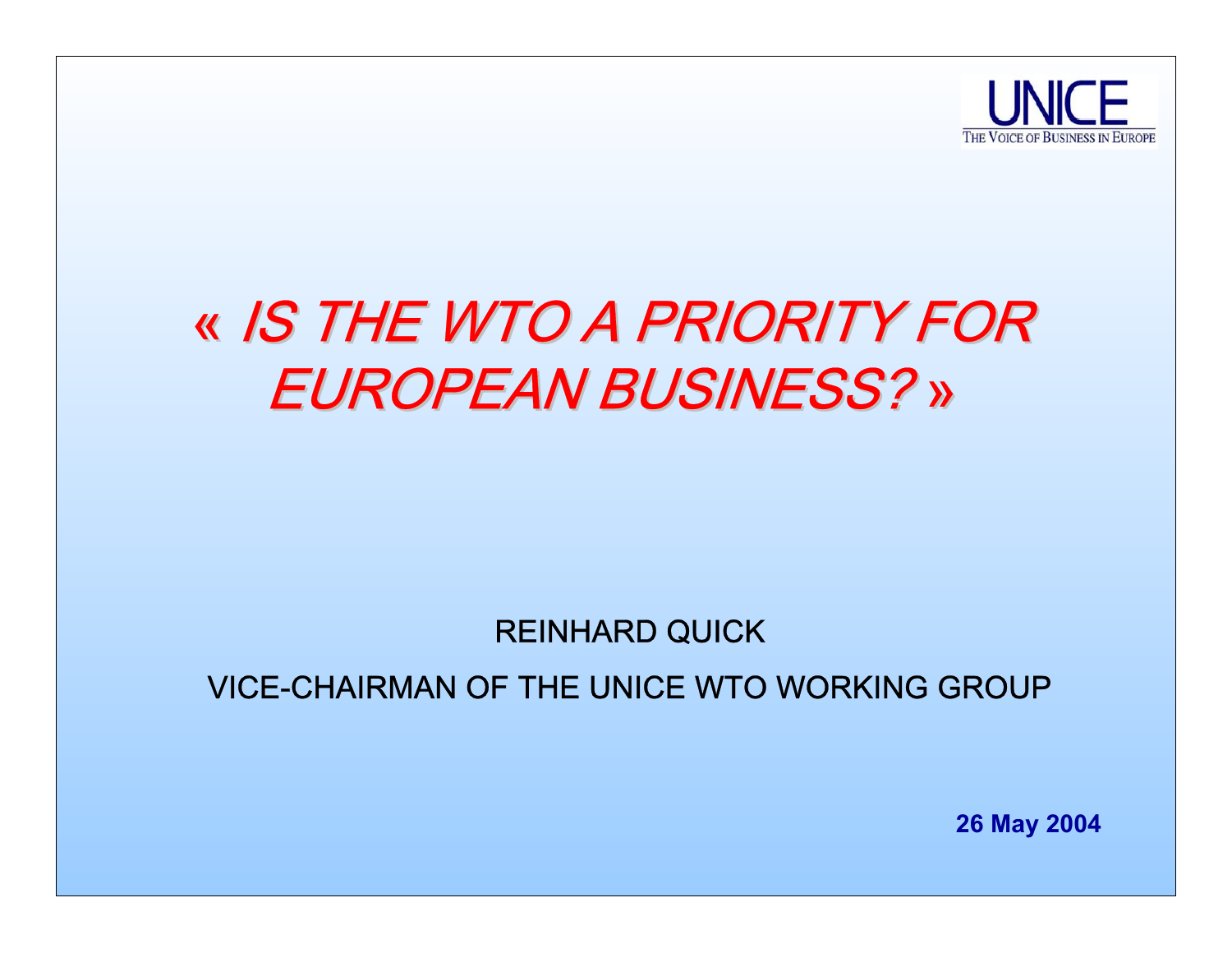

## **Strong support for the DDA**

#### ¾ **Improve European companies' access to world markets**

¾ **Make EU companies more competitive by increasing foreign competition in the Enlarged EU-25 Market.**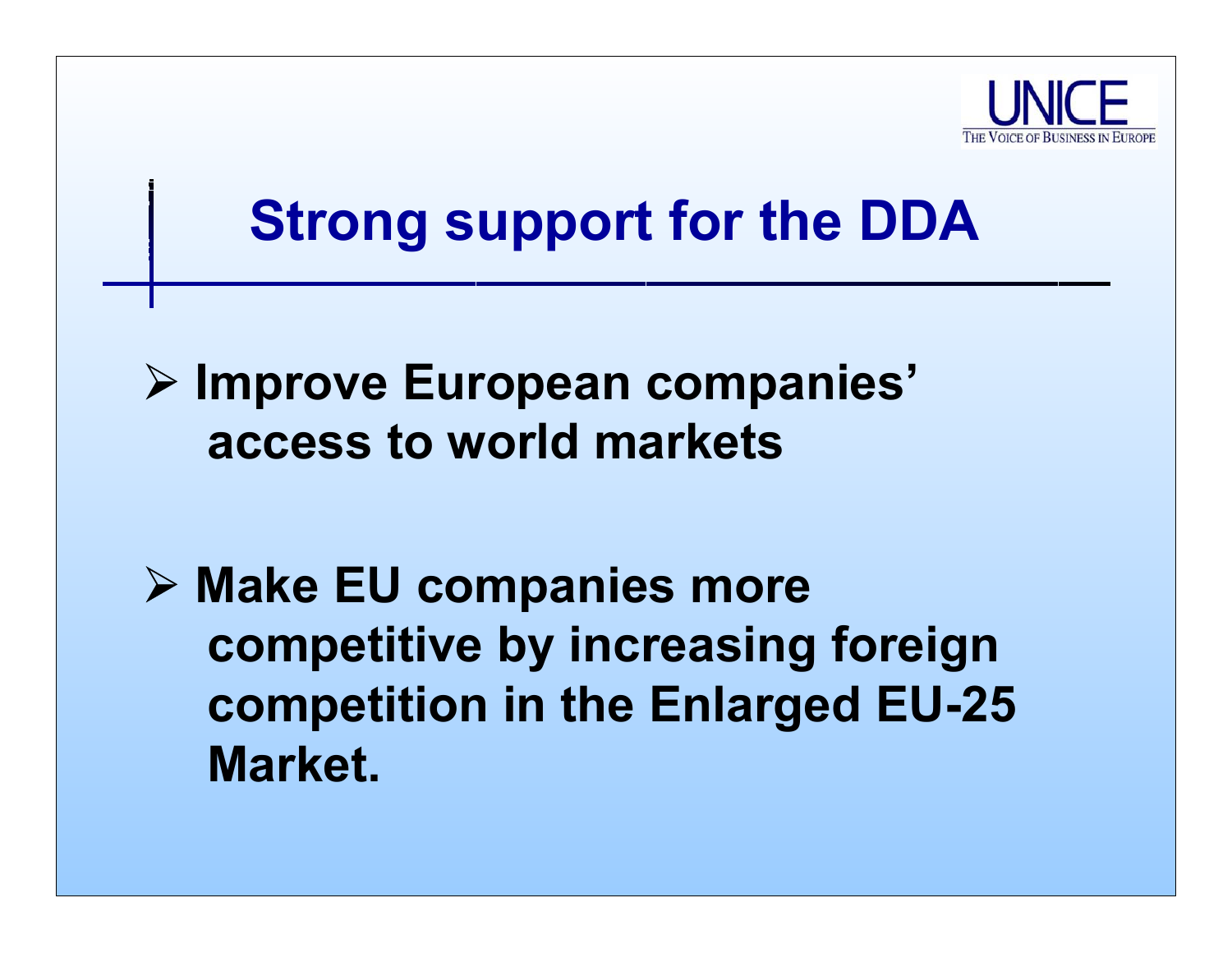

# **What are the results of the DDA?**

#### **Cancun was a flop**

- **Opposition over agriculture & the Singapore Issues**
- **Post-Cancun has reduced the DDA**
- **Goodbye investment, competition and transparency in government procurement**
- **No commitments from ACP countries in NAMA/Agriculture**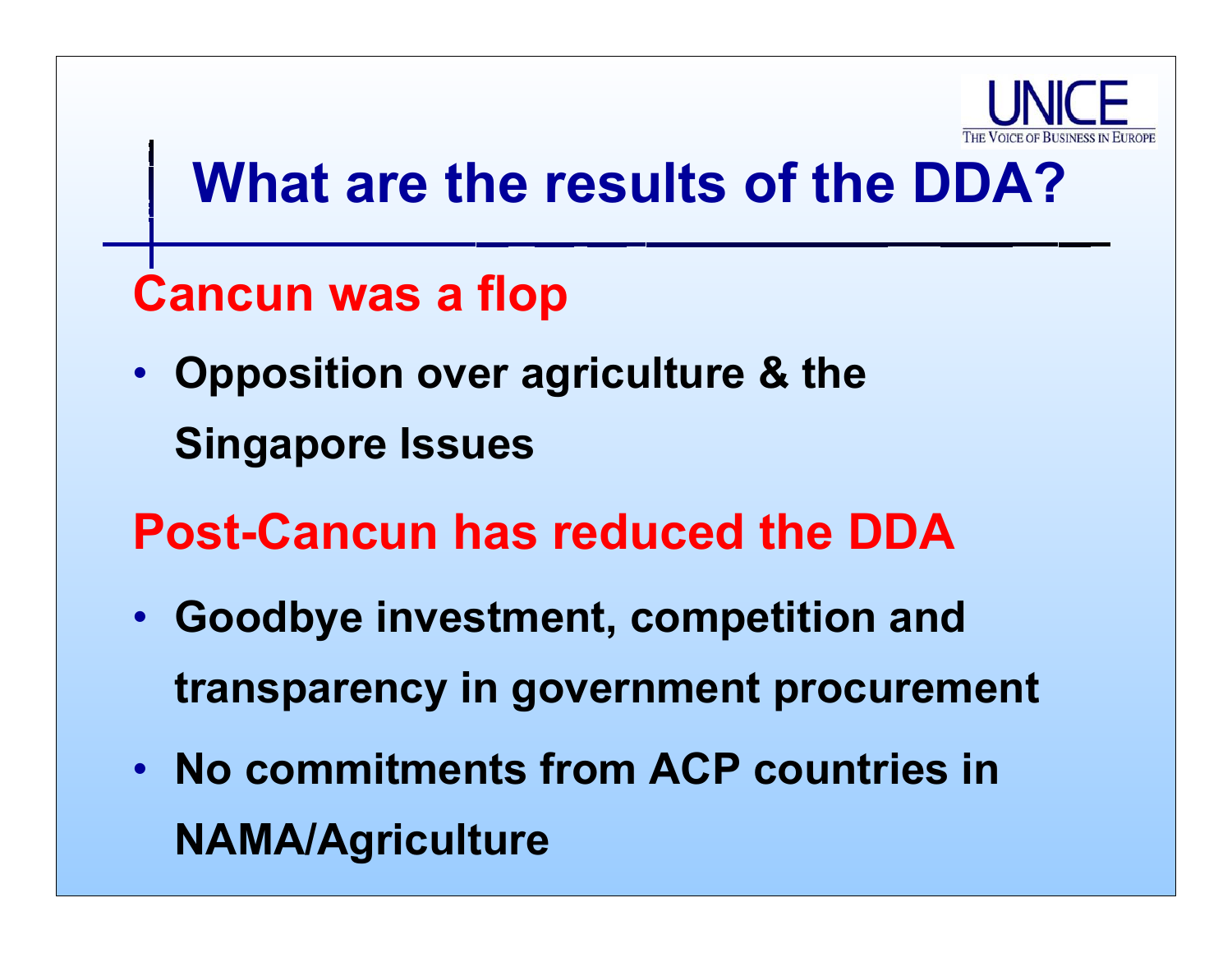

# **What are the results of the DDA?**

# **What's left for business?**

- **Services?**
- •**NAMA (in emerging markets, only?)**
- **Trade facilitation?**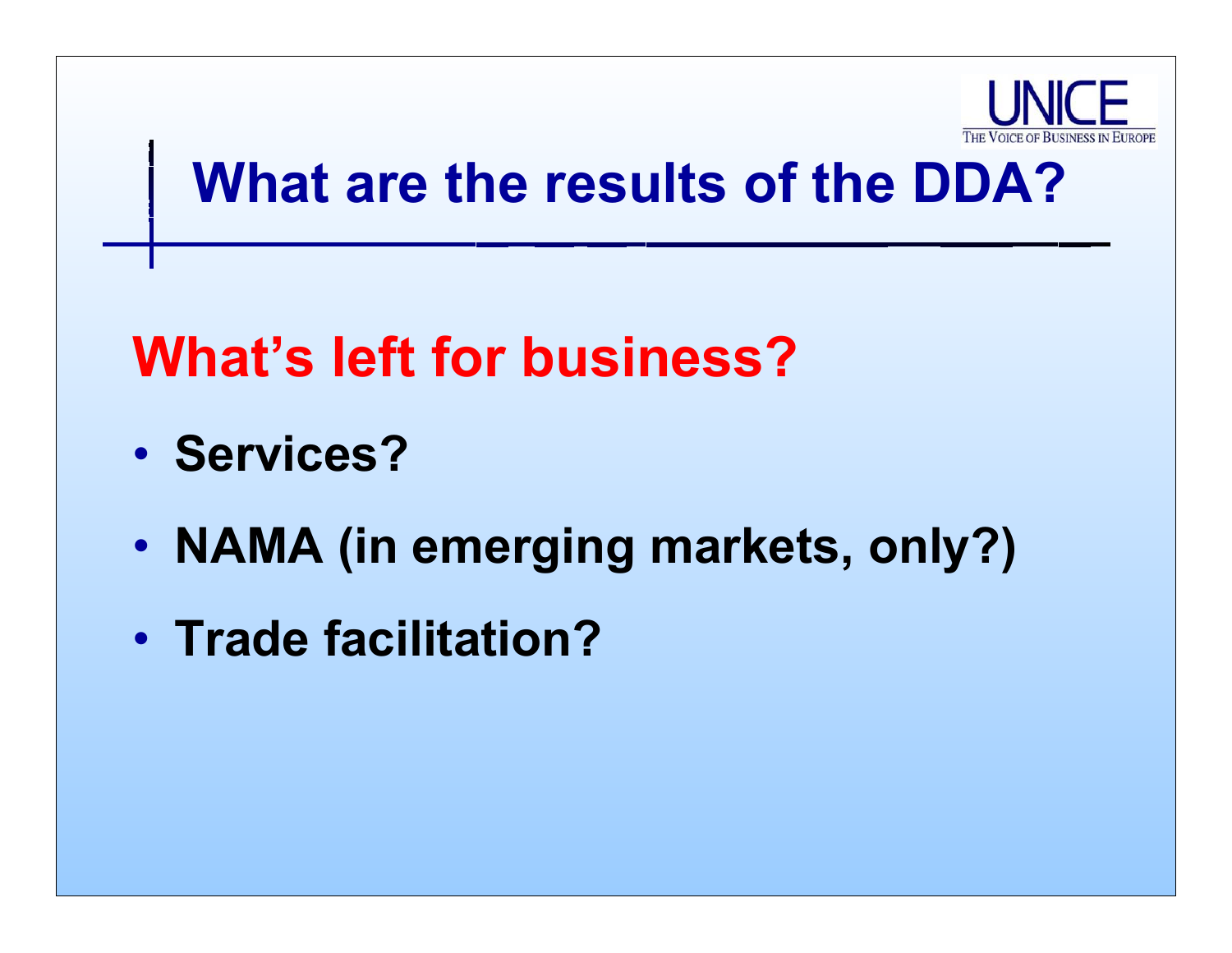

# **What's Wrong With the DDA? Too much politics**

## **Favorite Topics in Geneva**

- $\bullet$ **The EU: "Collective preferences"**
- $\bullet$ **The US: Congress says no**
- India: **India: Just say no!**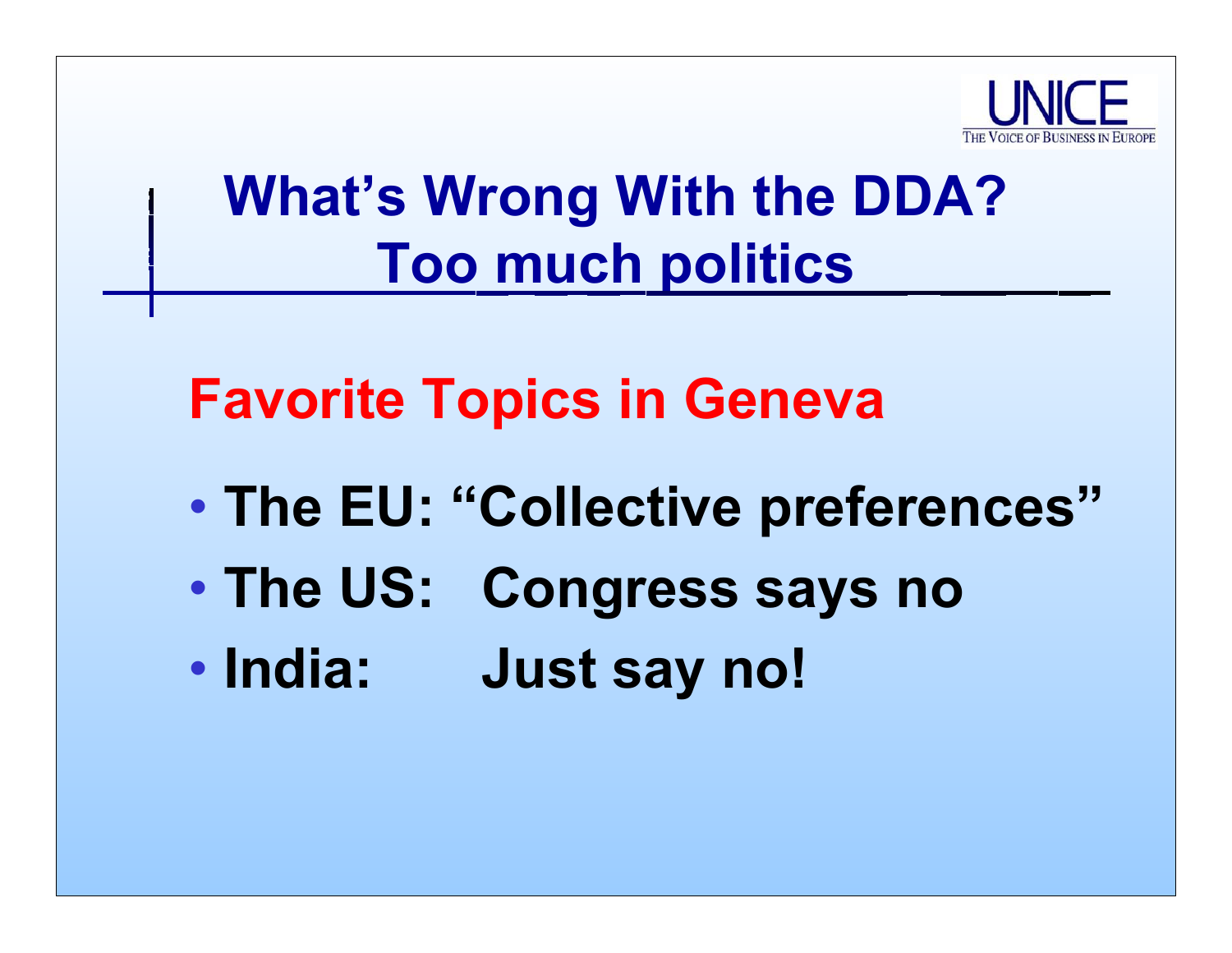

# **What's Wrong With the DDA? Too much politics**

**Favorite Topics in Geneva (con't)**

- $\bullet$ **Brazil: Agriculture but nothing else**
- $\bullet$ **China: Everybody commit but me**
- $\bullet$ **ACP: Save my tariff preferences**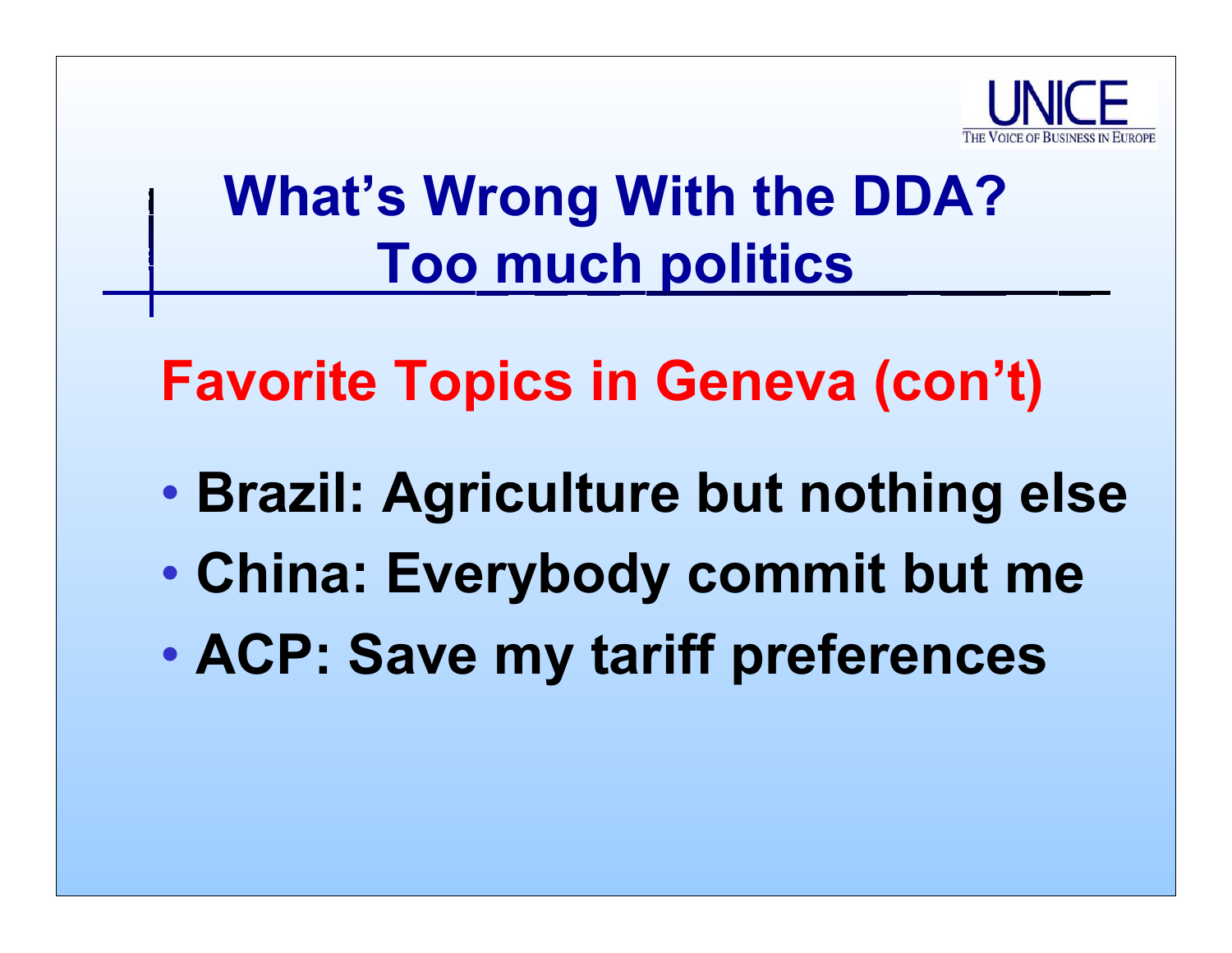

# **What's Wrong With the DDA? Too little liberalization**

# **NAMA Negotiations up to now**

- $\bullet$ **No ambitious tariff formula**
- • **No commitment to sector liberalization**
- $\bullet$ **Nothing on NTBs**
- $\bullet$  **Exceptions for anyone who 'cries' about the 'negative' impact of trade liberalization**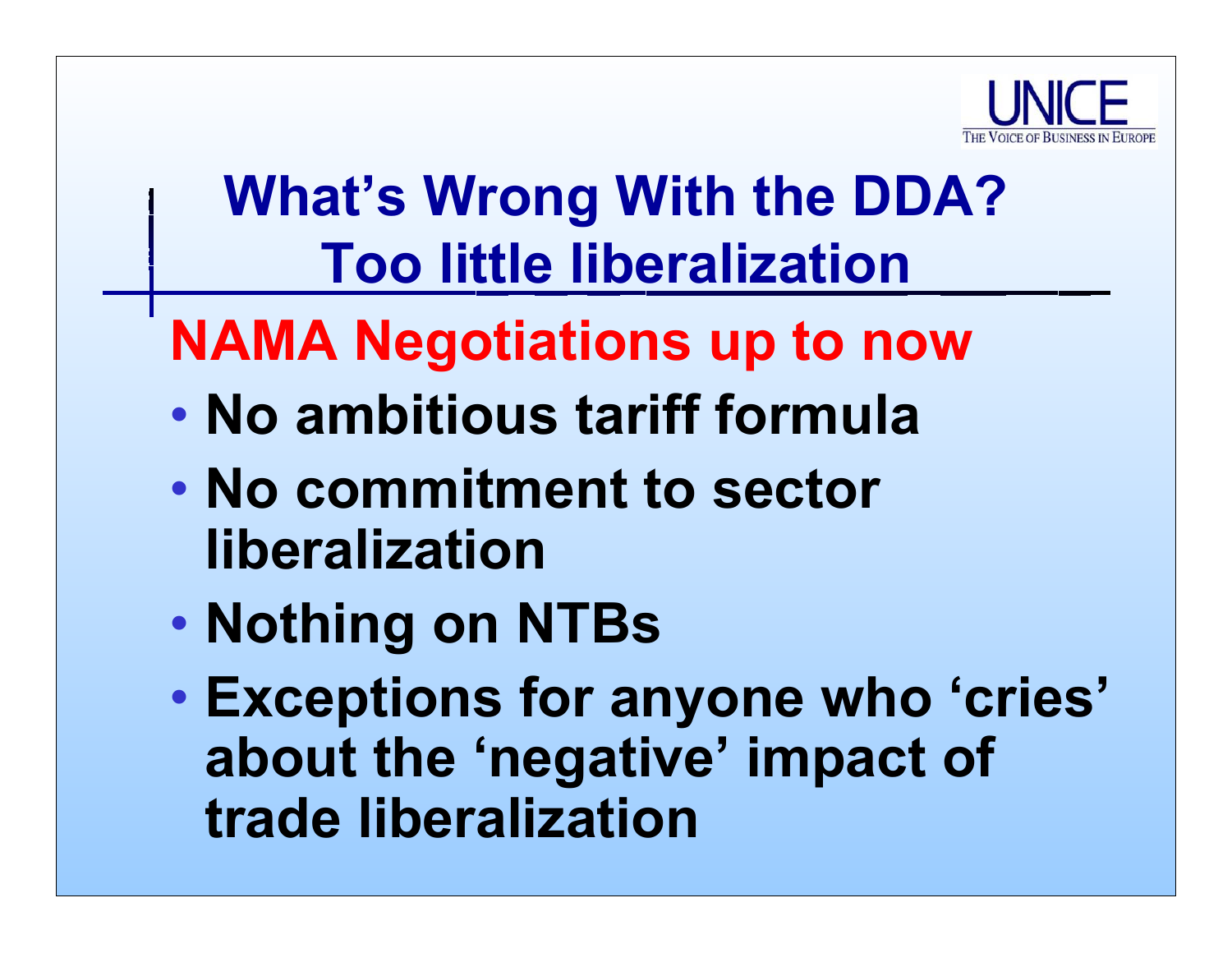**What's Wrong With the DDA? Too little liberalisation**

## **Agriculture: Strategic finger pointing**

- **The EU took 3 years to agree to eliminate/ reduce trade distorting subsidies**
- **The US is no longer a leader on agriculture**
- • **Developing countries rightly demand market opening but have little to offer in exchange**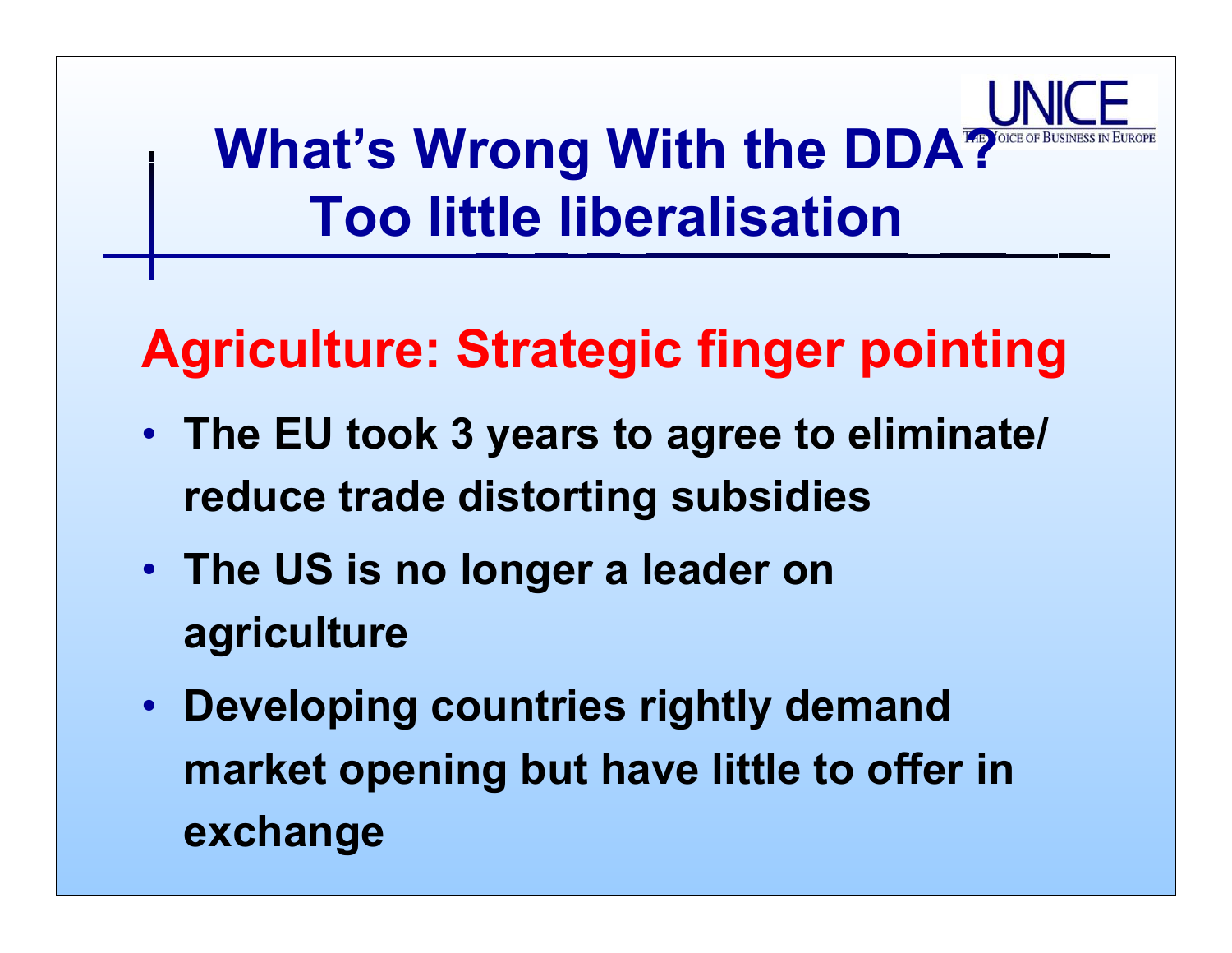

# What's Wrong With the DDA? **Too little liberalization**

#### **Services: why make an offer when you can do nothing?**

- **Close to 100 countries have not made an offer after 3 years**
- **Hardly any countries have made seriousoffers**
- **Does anybody (other than business) care?**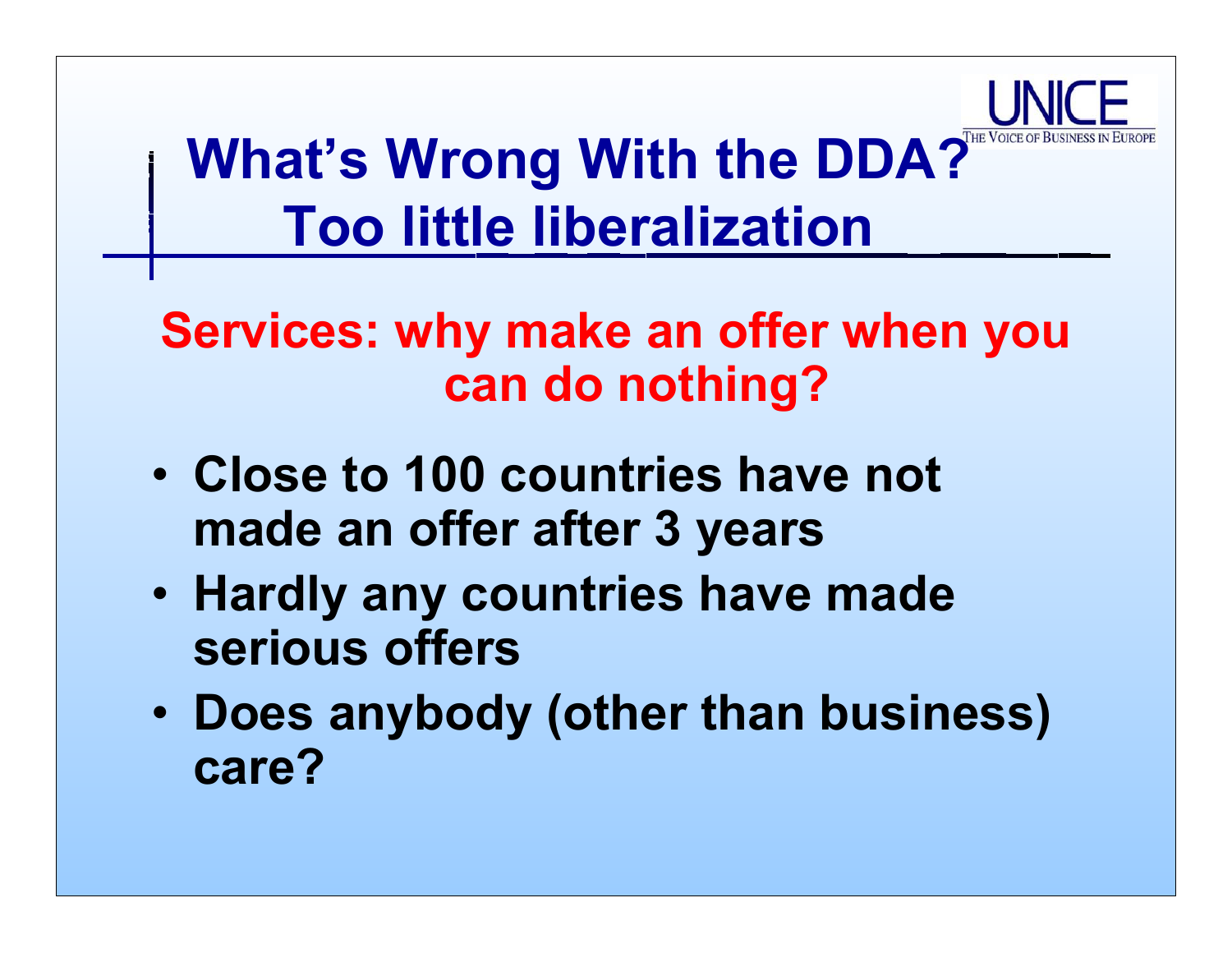

## **Investment is the devil!**

- $\bullet$  **Developing countries want more investment**
- $\bullet$  **Developing countries don't want an investment agreement**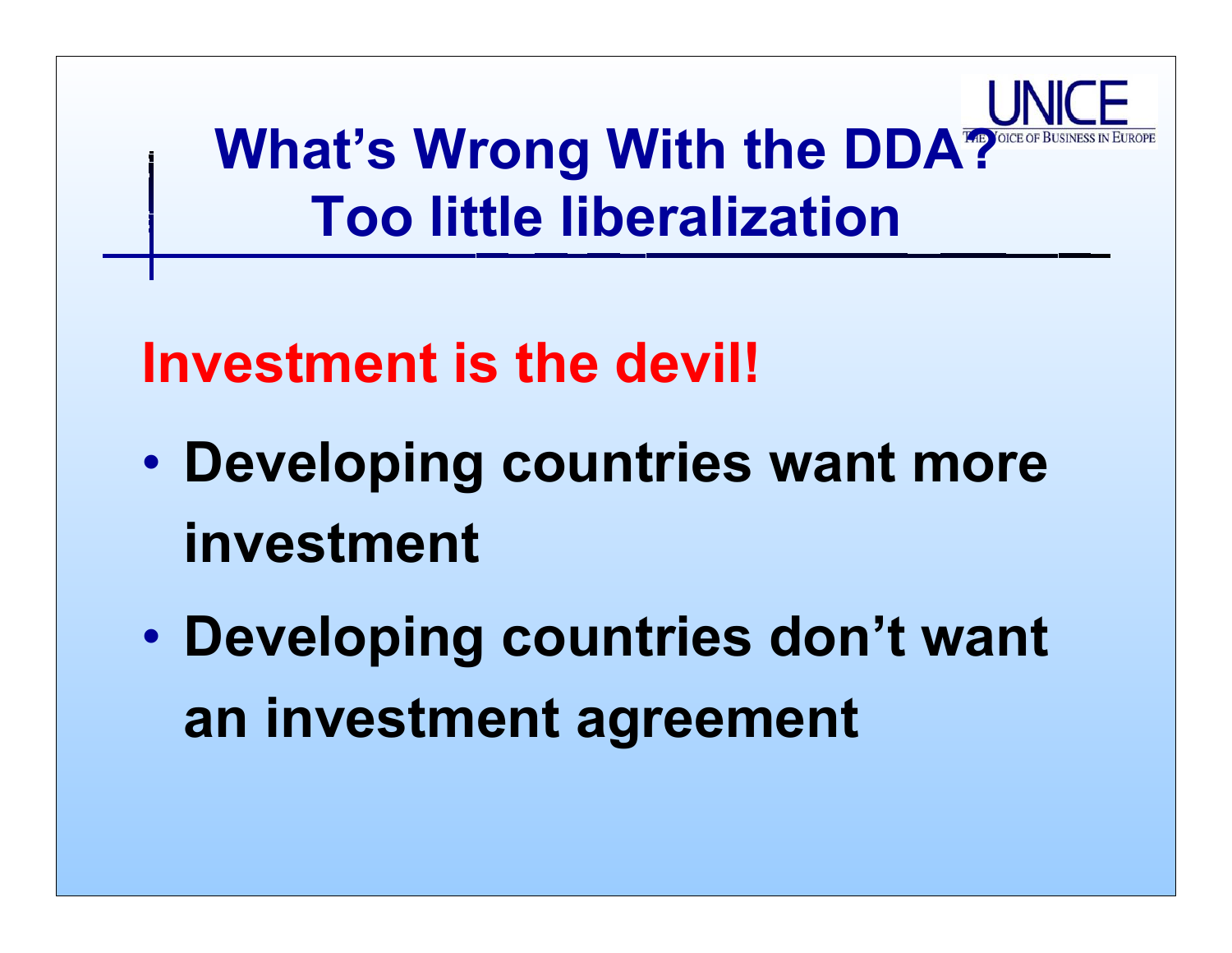**What's Wrong With the DDA? Not Enough Rule-Making**

#### **Anti-dumping: united as usual!**

- **Japan wants more rules**
- **The EU wants better implementation**
- **The US doesn't want to talk about AD**
- • **Improved Rules could bring real benefits to all countries**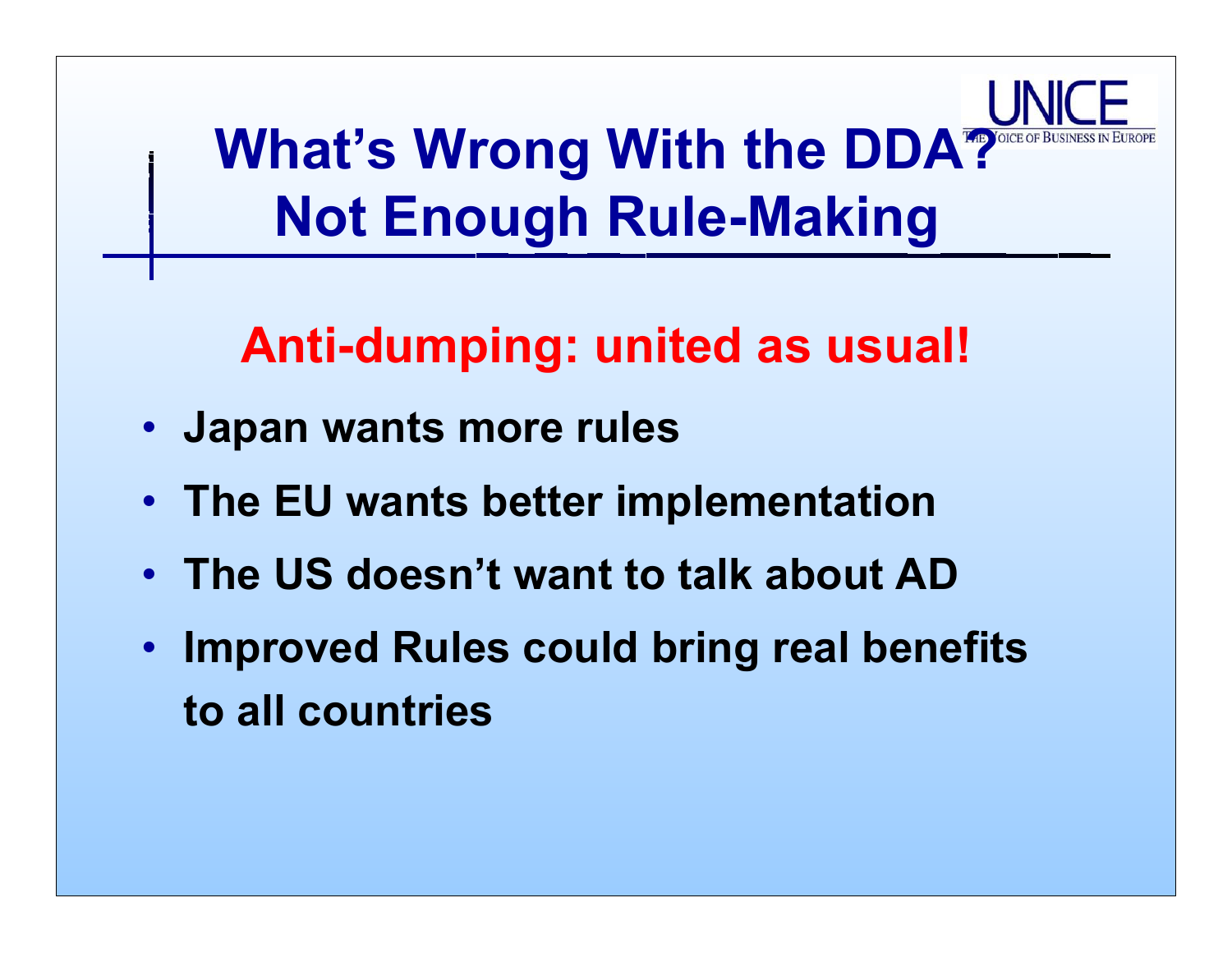

# **A warning shot to negotiators**

#### **BUSINESS CAN'T WAIT FOREVER! BUSINESS CAN'T WAIT FOREVER!**

#### **In 3 years the DDA has:**

- **Dropped investment, competition and transparency in government procurement**
- •**Made limited progress in agriculture**
- • **Made no progress in NAMA, Services, Antidumping, or the rest**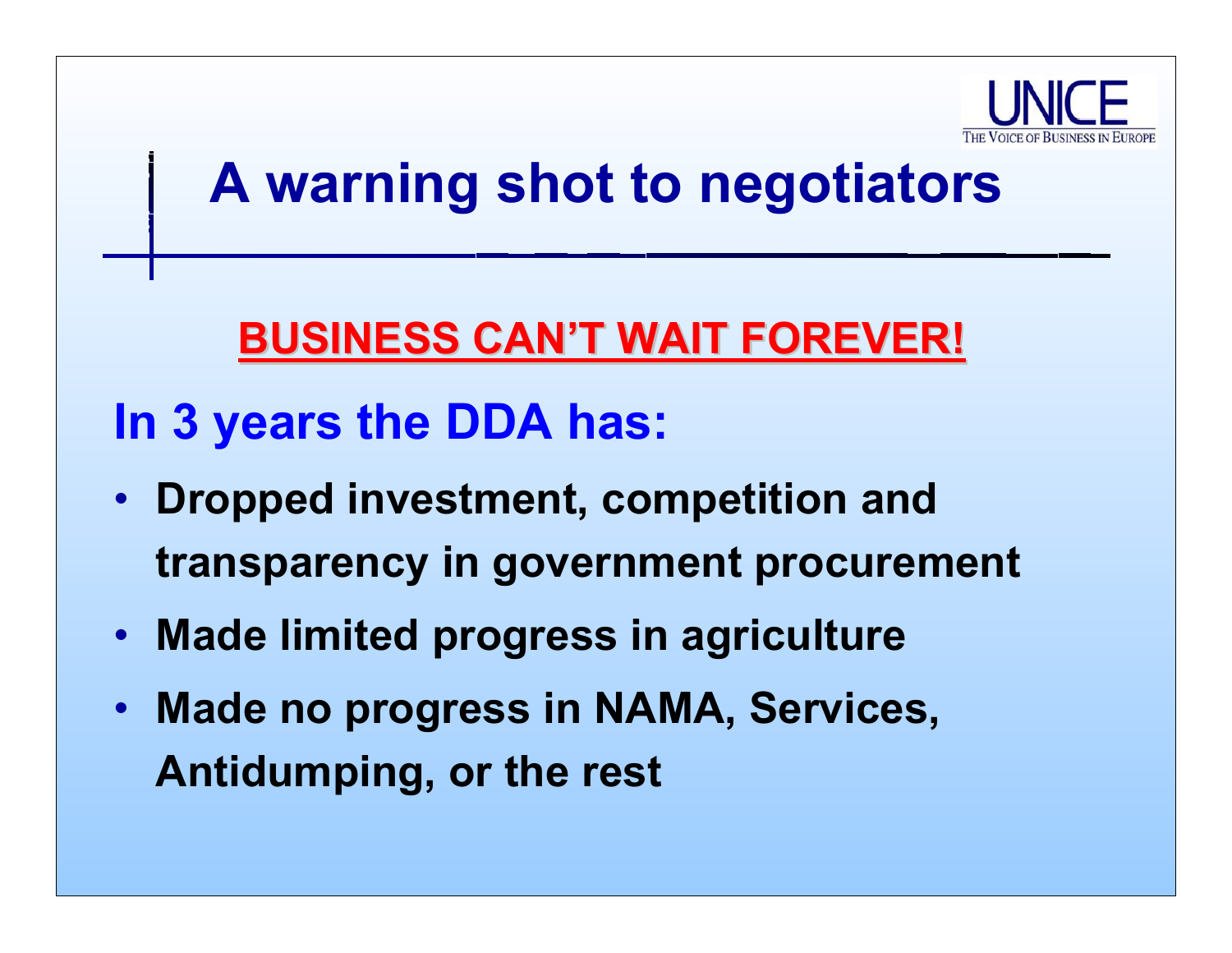

# **Is Bilateralism an alternative to the DDA?**

- **Targets for Governments: Governments**
- ¾ **Geopolitics**
- **EU-GCC**
- **India-Brazil**
- **US-Morocco**
- **Targets for Business: Business:**
	- ¾ **Economics**
- **EU-US FTA?**
- **EU-China FTA?**
- **EU-Russia FTA?**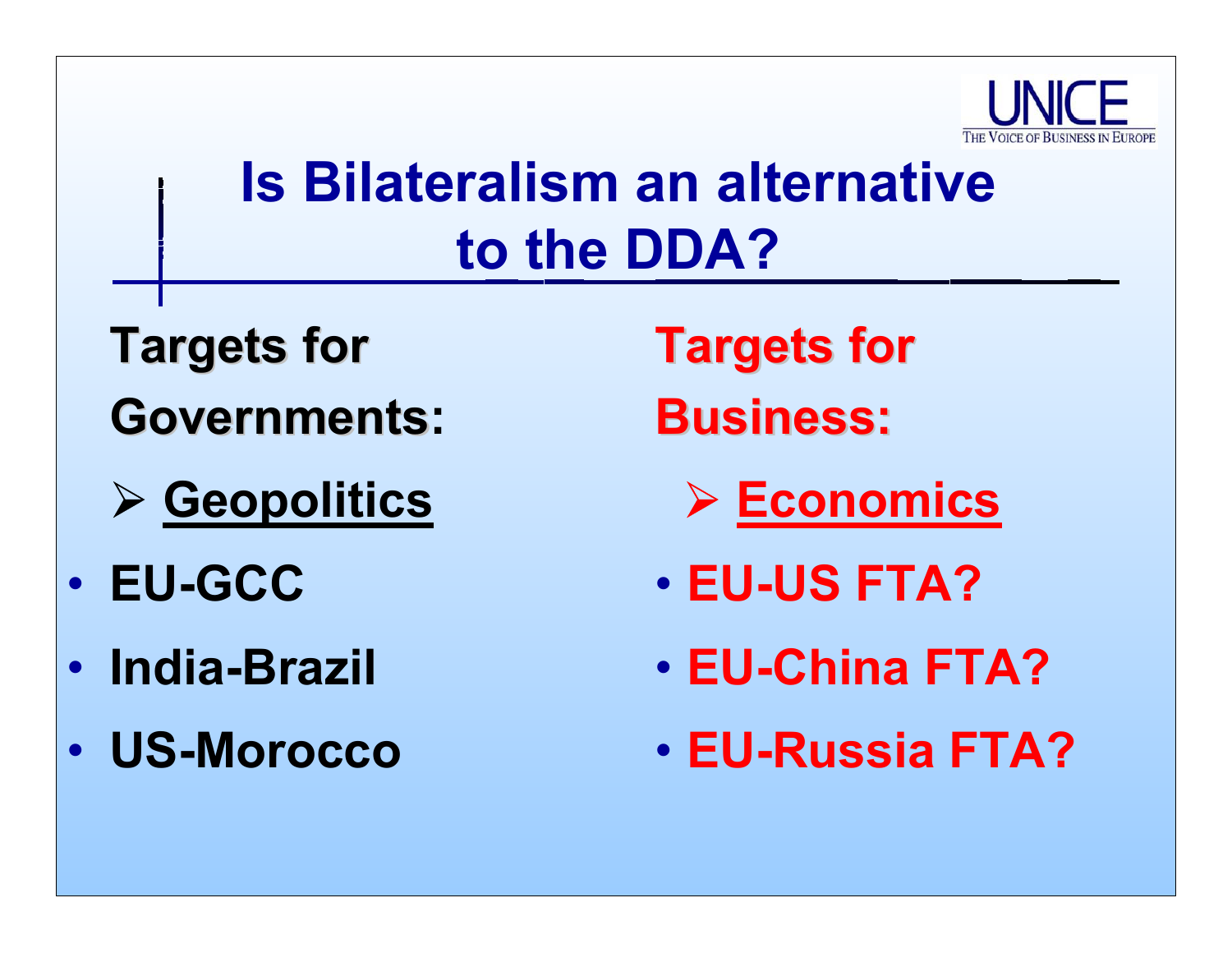

**NAMA (more ambition is needed!)**

- **Reduce all tariffs to a maximum of 15% with a compression formula**
- **Bind all tariffs**
- •**Possibility for sectoral negotiations**
- •**A Strategy for removing NTBs**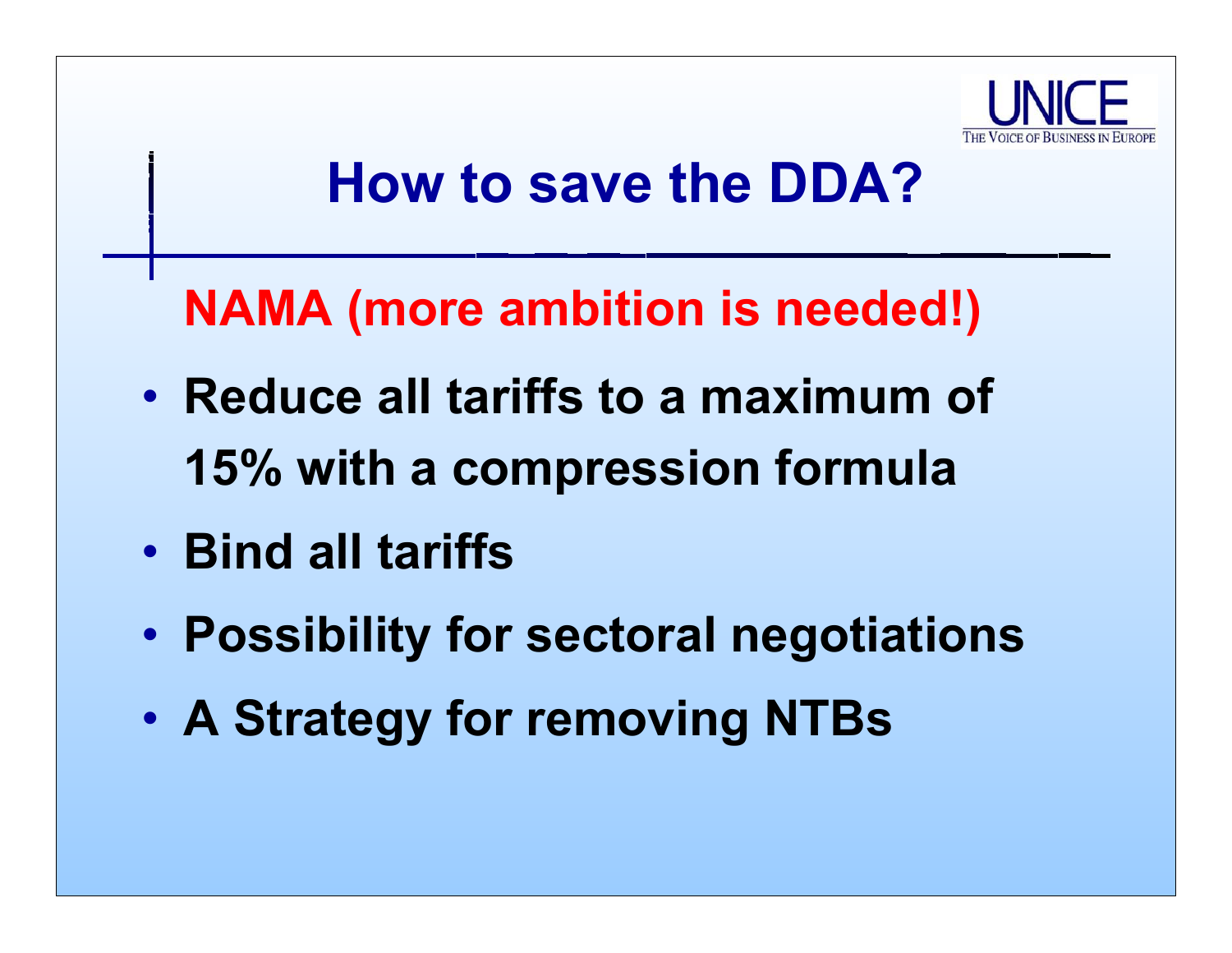

#### **Services**

- $\bullet$ **Make an offer**
- $\bullet$  **Tell us what you want from the EU (mode IV)**
- $\bullet$ **Make an improved offer**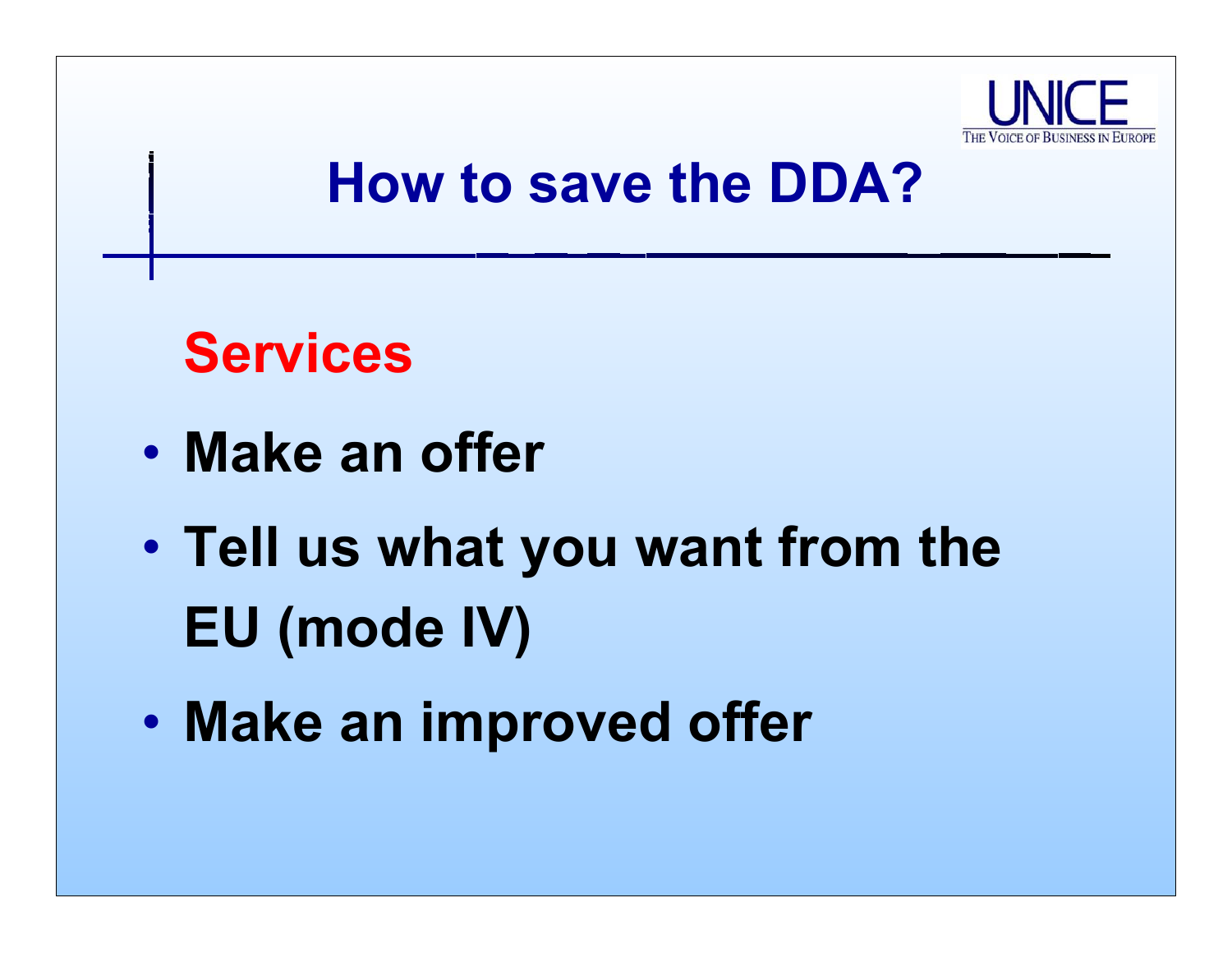

**Start negotiating in trade facilitation!**

- • **Everyone agrees : trade facilitation brings benefits**
- **Large traders should be able to make serious commitments**
- **LDCs are not expected to computerize overnight but to contribute**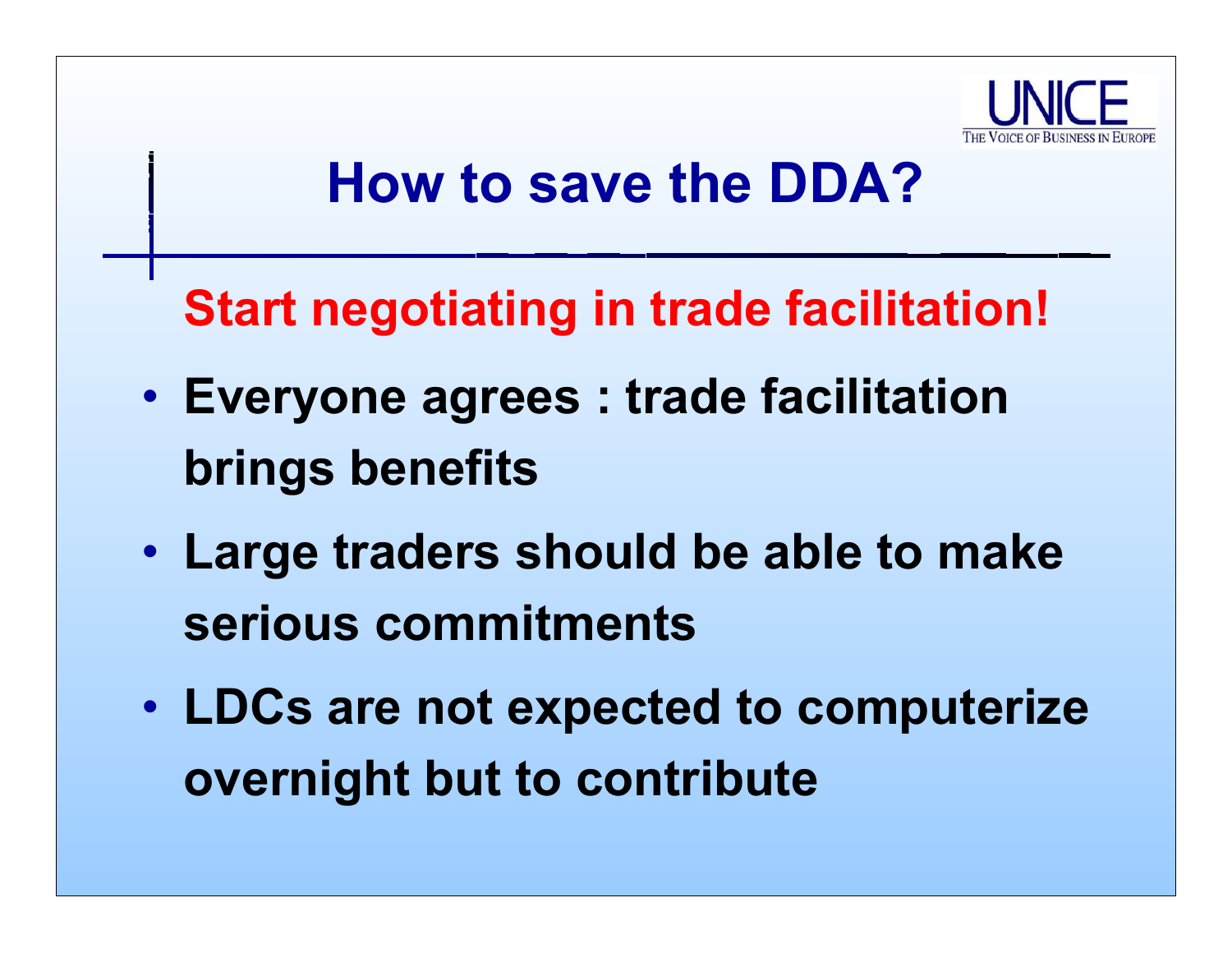

**Agriculture (the decisive issue!)**

- • **Eliminate all forms of trade distorting subsidies in all countries**
- • **Serious negotiations on non-trade distorting support**
- •**Serious negotiations on market access**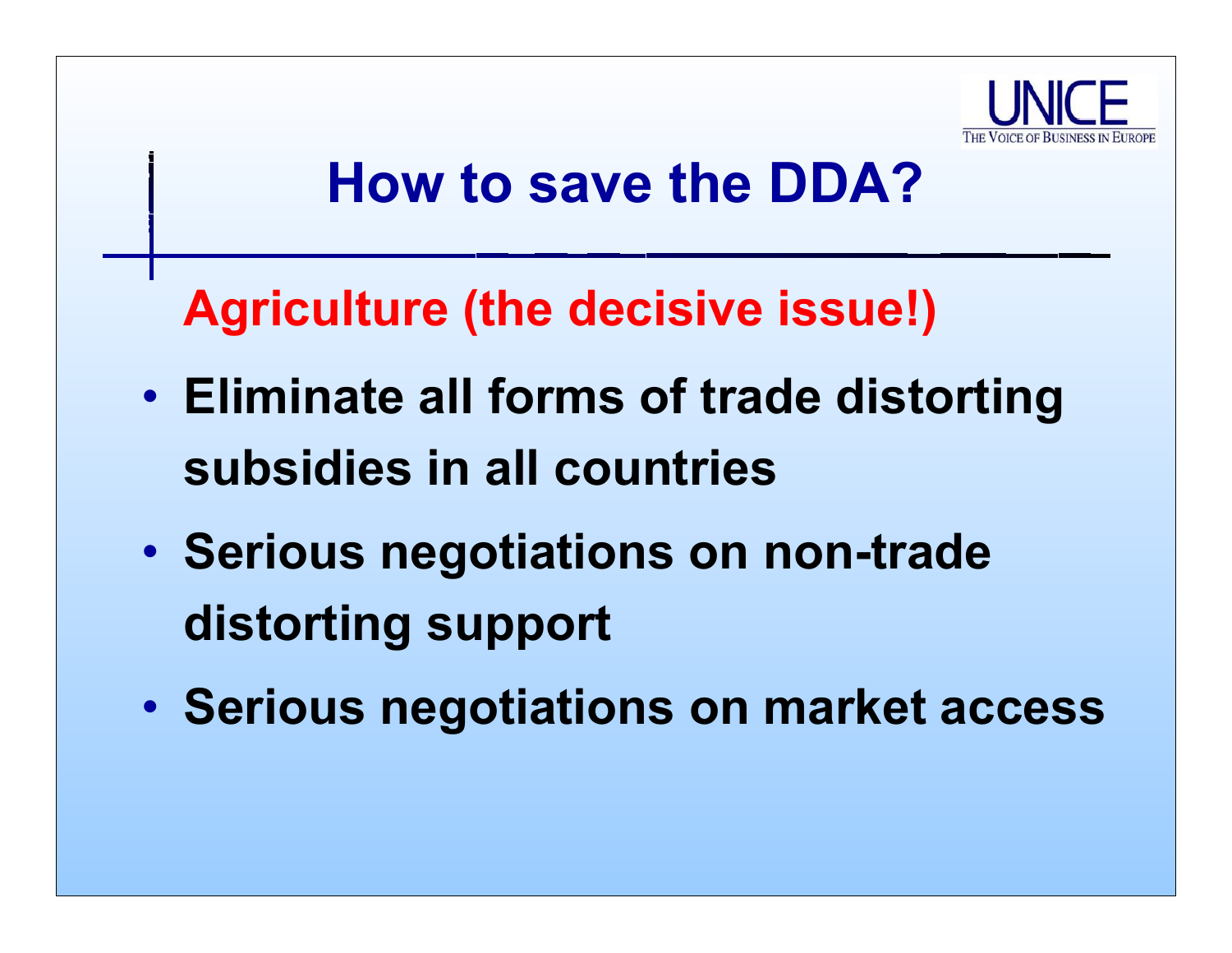

#### **Development**

- **Is SDT compatible with development?**
- •**Do preferences help development?**
- **Is south-south trade necessary?**
- **Is the WTO a guarantee for development?**
- **The EU is prepared to open its market to the poorest countries – Is this enough?**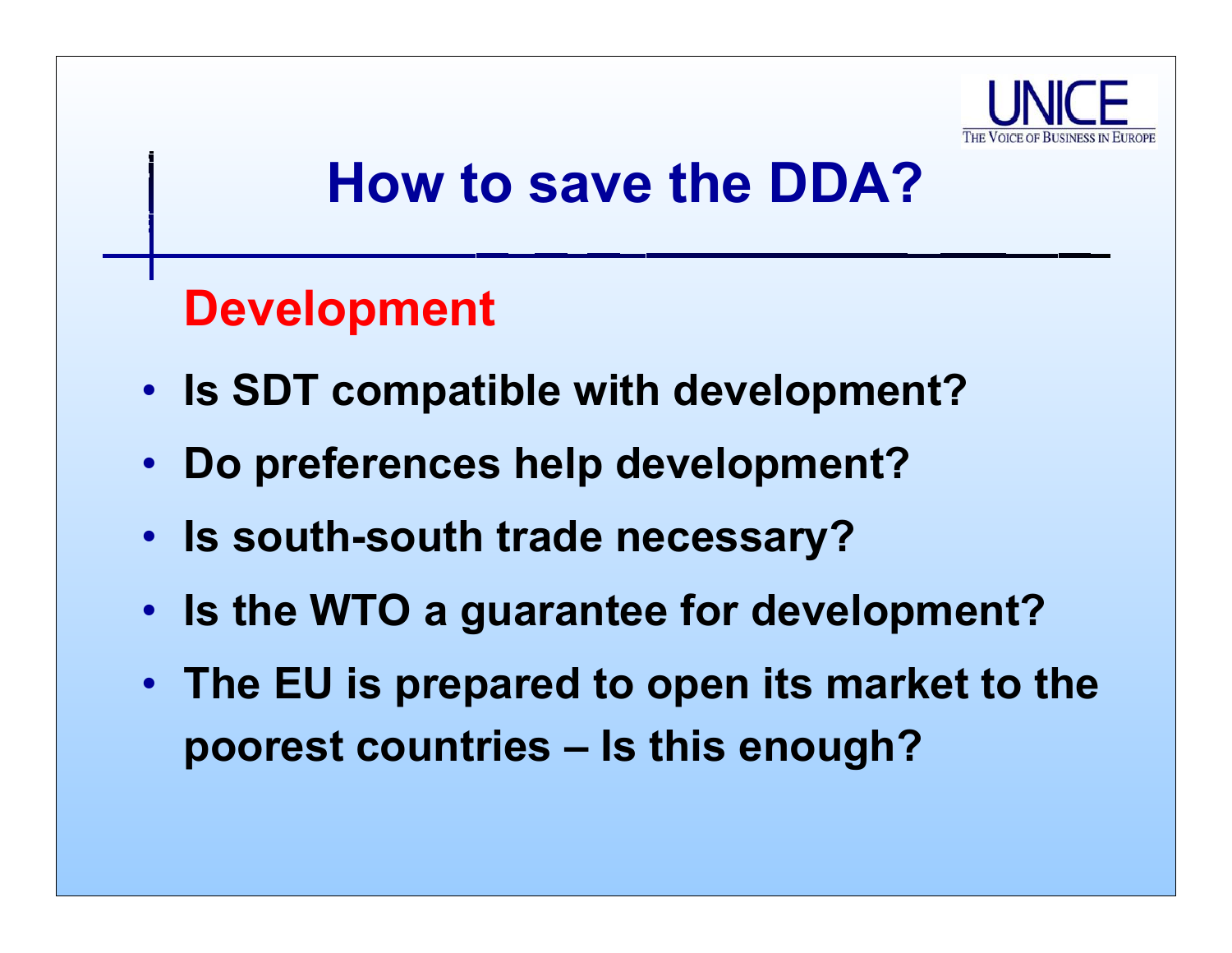

**Start negotiating on the rest of the issues!**

- **We are committed to negotiations on all issues from the environment to antidumping/rules.**
- **European business is ready to liberalize, are you?**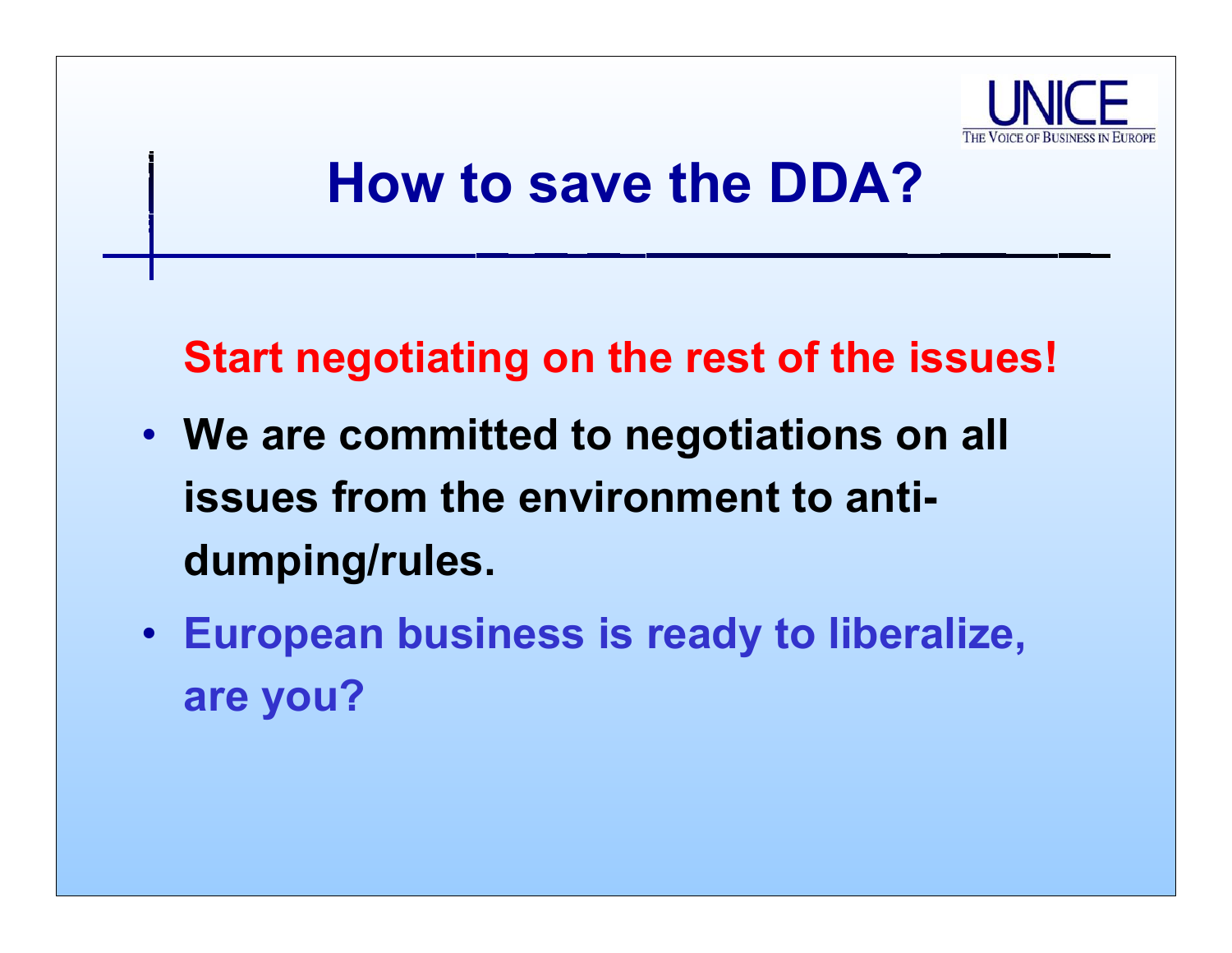

**Back to Basics**

- **Economic Rationale**
- **Don't overload the agenda**
- **Politicization of issues**
- **Accept the rules-based trading system and comply with DSU rulings**